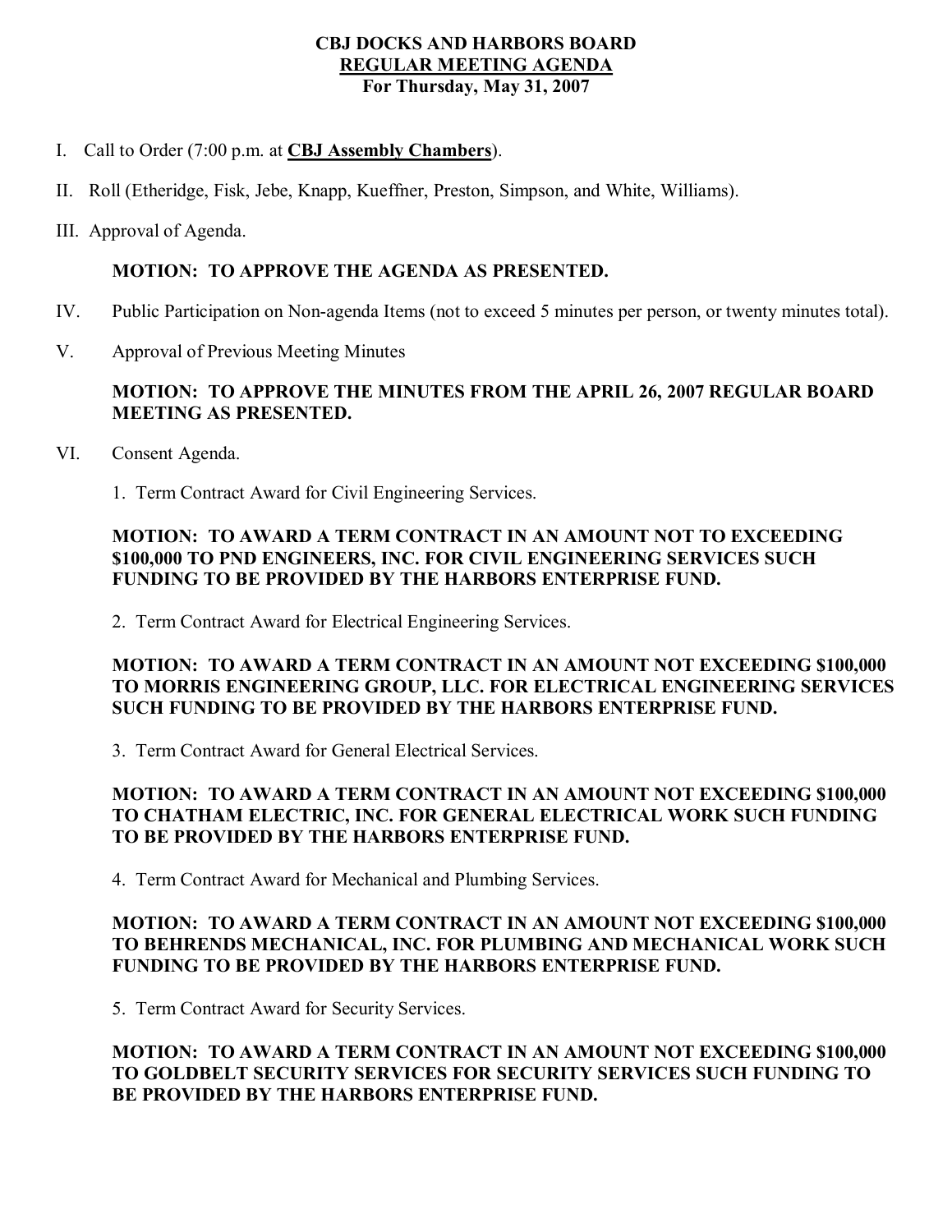#### **CBJ DOCKS AND HARBORS BOARD REGULAR MEETING AGENDA May 31, 2007 Page 2**

- VII. Items for Action.
	- 1. Taku River Reds Commercial Use Permit. Presentation by the Port Director.

Public Comment

## **MOTION: TO ACCEPT THE OPERATIONS COMMITTEE RECOMMENDATION AND AUTHORIZE THE PORT DIRECTOR TO ISSUE A COMMERCIAL USE PERMIT TO TAKU RIVER REDS FOR INSTALLING AND OPERATING AN ICE PLANT AT THE DOWNTOWN FISHERIES TERMINAL IN ACCORDANCE WITH THE DRAFT PERMIT PRESENTED TO THE BOARD.**

Board Discussion/ Action

2. Sunset Clipper Tidelands Lease Approval. Presentation by the Port Director.

Public Comment

### **MOTION: TO ACCEPT THE OPERATIONS COMMITTEE RECOMMENDATION AND AUTHORIZE THE PORT DIRECTOR TO EXECUTE THE LEASE FOR A PRIVATE DOCK NEXT TO STATTER HARBOR TO SUNSET CLIPPER IN ACCORDANCE WITH THE DRAFT LEASE PRESENTED TO THE BOARD.**

Board Discussion/Action

3. Bernstein Tideland Lease Rent Adjustment. Presentation by the Finance Committee Chair.

Public Comment

### **MOTION: TO ACCEPT THE FINANCE COMMITTEE'S RECOMMENDATION TO KEEP THE ANNUAL LEASE RENT THE SAME FOR THE BERNSTEIN LEASE DURING THE NEXT FIVE YEARS AS RECOMMENDED BY THE CBJ ASSESSOR.**

Board Discussion/Action

4. Summer Moorage Promotion. Presentation by the Finance Committee Chair.

Public Comment

**MOTION: TO ACCEPT THE FINANCE COMMITTEE'S RECOMMENDATION THAT THE BOARD AUTHORIZE THE PORT DIRECTOR TO WAIVE THE DAILY LAUNCH RAMP FEES FOR VESSELS BUYING A LEAST THREE MONTHS OF MOORAGE THIS SUMMER AT EITHER THE DOWNTOWN OR AUKE BAY LOCATIONS.**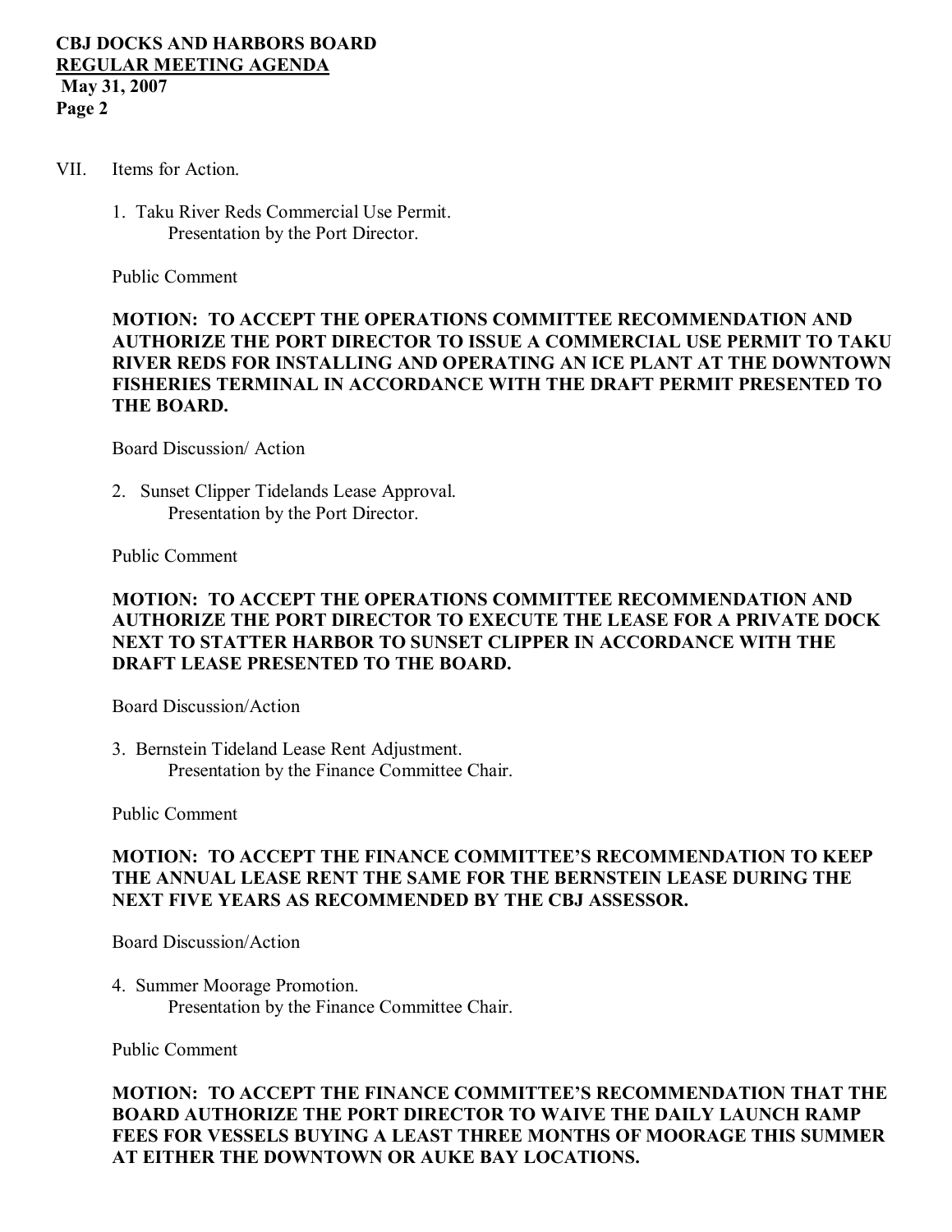#### **CBJ DOCKS & HARBORS BOARD REGULAR MEETING AGENDA May 31, 2007 Page 3**

VII. Items for Action (cont'd).

Board Discussion/Action

5. CBJ Special Sales Tax Prioritization and request to the Assembly. Presentation by the CIP/Planning Committee Chair.

Public Comment

# **MOTION: TO BE DEVELOPED AT THE CIP/PLANNING COMMITTEE MEETING AND PRESENTED TO THE BOARD.**

Board Discussion/Action.

6. Downtown Dock Replacement Financing Plan. Presentation by the Finance Committee Chair.

Public Comment

# **MOTION: TO ACCEPT THE FINANCE COMMITTEE'S RECOMMENDATION AND TO FORWARD THE FINANCIAL PLAN FOR REPLACEMENT OF THE DOWNTOWN DOCKS TO THE ASSEMBLY FOR THEIR CONSIDERATION AND ACTION.**

Board Discussion/Action

VIII. Items for Information/Discussion.

There are none.

- IX. Committee and Board Member Reports.
	- 1. Operations Committee Meeting May 15, 2007.
	- 2. Finance Committee Meeting May 24, 2007.
	- 3. CIP/Planning Committee Meeting May 29, 2007
- X. Port Engineer's Report.
- XI. Harbormaster's Report.
- XII. Port Director's Report.
- XIII. Committee Administrative Matters.
	- 1. Meeting Calendar for June 2007.

Operations Committee Meeting June  $19$ ,  $2007 - 5:00$  p.m. at the Aurora Harbor Office